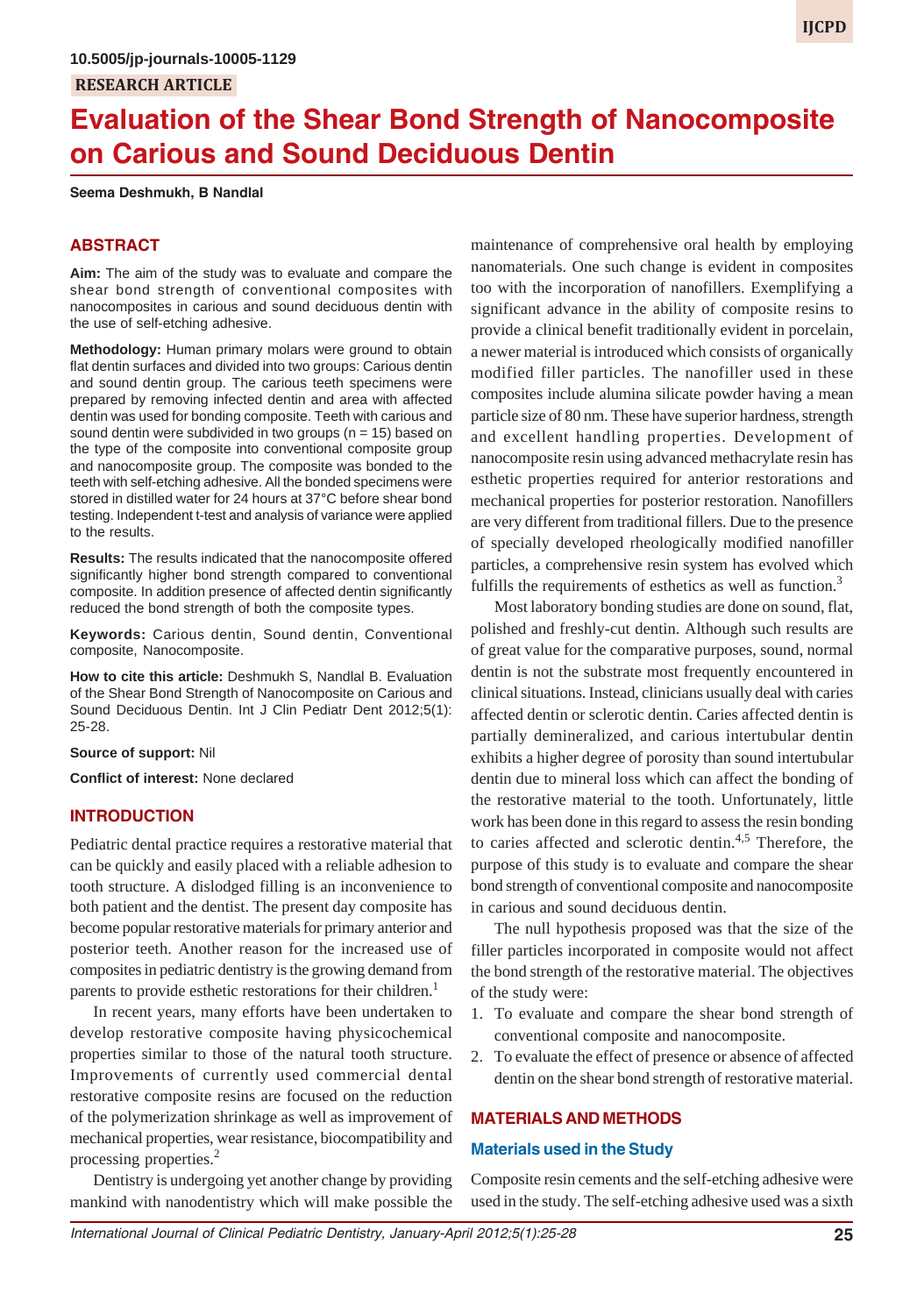generation two bottle adhesive. The composite resins used were microhybrid composite and nanocomposite.

# **Specimen Preparation**

Sixty carious and noncarious primary molars, extracted for various clinical reasons were used. None of the teeth were root filled. It was made sure that the teeth had minimum of one-third of their roots left for the proper anchorage in the acrylic block. The teeth collected were those extracted just 3 months before the study. After extraction the teeth were frozen in physiologic saline. The teeth were disinfected with 0.5% chloramine prior to use. The teeth were sectioned longitudinally buccolingually using a diamond disk. The sectioning was done under continuous supply of saline dropping on the diamond disk. This was done to prevent generation of excess heat during tooth preparation. The carious teeth specimens were prepared such that the selected specimen had the affected dentin on the area where the bonding was to be performed. The affected dentin was conformed by the use of caries detector dye. The teeth were then mounted in the acrylic block. The region to be bonded was then finished with 600 grit silicon carbide paper under running water. This was done to create a standardized smear layer. The teeth were then divided in two groups (Table 1).

| <b>Table 1:</b> Mean shear bond strength values (MPa) |          |                                        |                                     |  |  |  |
|-------------------------------------------------------|----------|----------------------------------------|-------------------------------------|--|--|--|
| Groups                                                | n        | Conventional<br>composite<br>mean (SD) | Nanocomposite<br>mean (SD)          |  |  |  |
| Sound dentin<br>Carious dentin                        | 30<br>30 | $11.67 \pm 0.43$<br>$6.79 \pm 0.41$    | $12.56 \pm 0.45$<br>$7.59 \pm 0.34$ |  |  |  |

 The area above the pulp chamber with dentinal tubules parallel to the long axis of tooth was selected as the area for bonding composite because this area was shown to give consistency in the results. The surface area for adhesion was delimited using an adhesive tape on which holes of 2 mm diameter were made using a rubber dam punch. This was necessary to ensure that the restorative material was inserted into a defined, secure surface area no larger than the one to be tested. For the purpose of stabilizing the tooth while bonding the composite, a bonding jig was prepared with a split Teflon mould of dimensions  $3 \times 2$  mm in which the composite was packed. The Teflon was stabilized with two movable rods, which could be aligned and tightened in position with nuts. The acrylic blocks with the sectioned teeth were stabilized and secured in the bonding jig exposing the bonding site. One drop of liquid each from bottle A and bottle B of self-etching adhesive were mixed in the mixing well and was applied to the dentin for 20s, air dried and light cured for 20s. The Teflon mould was then filled in

incremental technique with composite and light cured for 40s. For maintaining the consistency in the study, conventional composite and nanocomposite used belonged to the same manufacturer. All the bonded specimens were left undisturbed for 30 minutes and then stored in distilled water for 24 hours at 37°C before shear bond strength testing. The shear bond testing was done with universal testing machine at a crosshead speed of 1mm/minute using blade parallel to interface between composite and dentin. The fracture site was examined type of failure evaluated (Table 3). The values obtained were calculated in MPa according to area of adhesion and subjected to statistical analysis.

## **Statistical Analysis**

All the statistical calculations were performed using SPSS software for Windows version 16.0 (Statistical presentation system software, SPSS Inc, New York). The significance levels were fixed at 0.05 (significant), 0.01 (significant), 0.001 (highly significant) levels. Any probability value above 0.05 was considered nonsignificant. In analyzing the results of experiment under methods considered in this research work, the statistical technique employed after estimation of arithmetic and standard deviation were:

- 1. Independent samples t-test
- 2. Analysis of variance.

# **RESULTS**

Mean and standard deviation values are summarized in the Table 1. The results indicated that the mean shear bond strength along with standard deviation values for conventional composite to sound and carious deciduous dentin were  $11.67 \pm 0.43$  MPa and  $6.79 \pm 0.41$ MPa respectively and that for nanocomposite bonded to sound and carious dentin were  $12.56 \pm 0.45$  MPa and 7.59  $\pm$ 0.34 MPa respectively (Table 1).

One way ANOVA revealed a significant difference in the mean shear bond strength values of different groups  $(p < 0.001)$  (Table 2). Nanocomposite group had statistically higher bond strength compared to conventional composites in both carious and sound dentin. Presence of carious dentin significantly reduced the bond strength. Highest bond strength was obtained with nanocomposites bonded to sound dentin.

# **DISCUSSION**

The majority of the resin composites available now are universal hybrid composites or microhybrid composites. In many clinical studies, several hybrid resin composites showed excellent clinical performance. However, there are

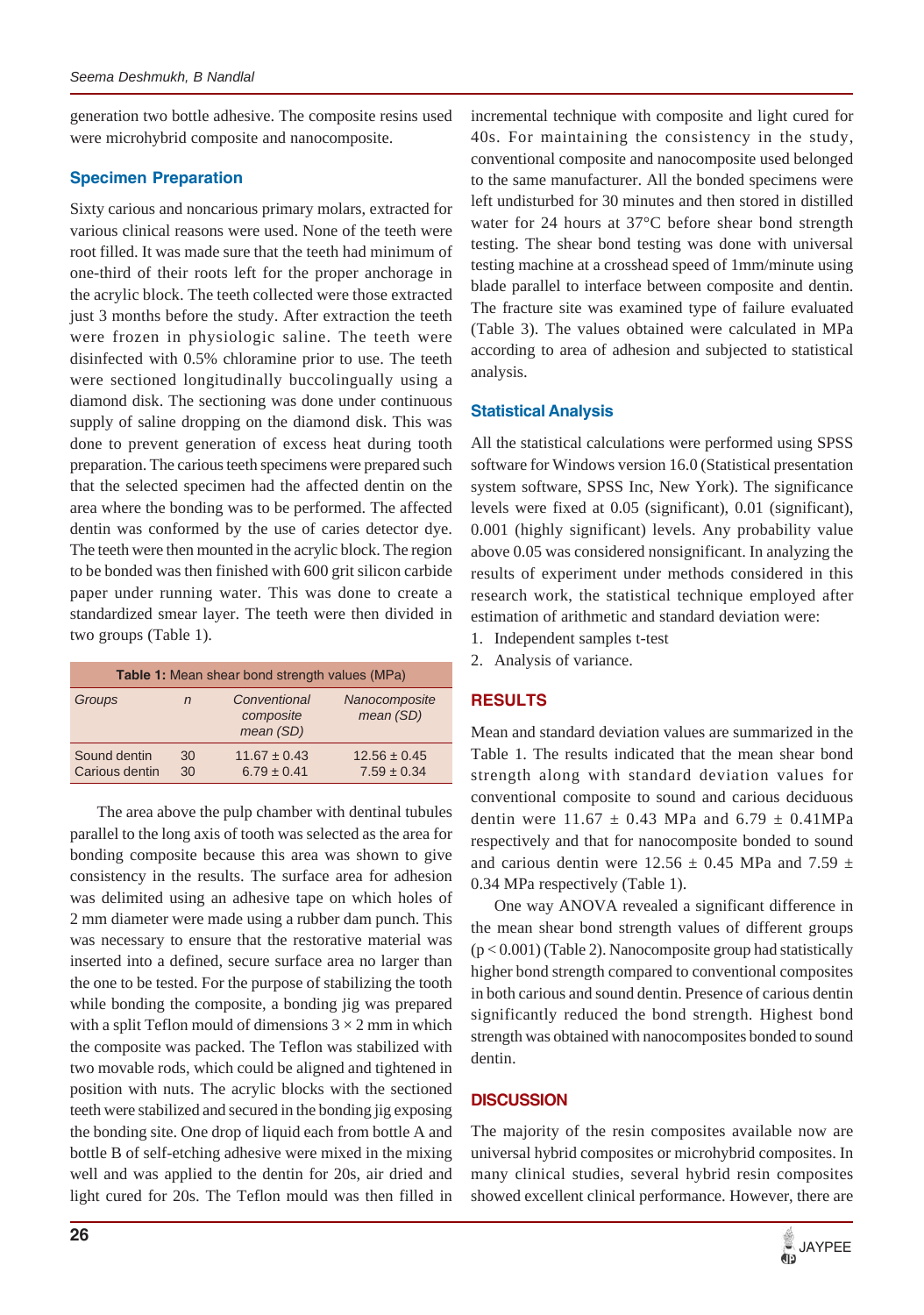*Evaluation of the Shear Bond Strength of Nanocomposite on Carious and Sound Deciduous Dentin*

| <b>Table 2: One-way ANOVA</b> |                |    |             |        |             |  |  |
|-------------------------------|----------------|----|-------------|--------|-------------|--|--|
| Source of variance            | Sum of squares | df | Mean square |        | p-value     |  |  |
| Between groups                | 374.86         |    | 124.95      | 746.78 | $< 0.001**$ |  |  |
| Within groups                 | 9.37           | 56 | 16          |        |             |  |  |
| <b>Total</b>                  | 384.23         | 59 |             |        |             |  |  |

\*\*Highly significant; df: Degrees of freedom; F: Fisher's value; p: Probability

| <b>Table 3:</b> Percentage-wise distribution of the failure mode at fracture site |                        |          |          |       |  |  |
|-----------------------------------------------------------------------------------|------------------------|----------|----------|-------|--|--|
| Type of dentin substrate                                                          | Type of composite      | Adhesive | Cohesive | Mixed |  |  |
| Sound dentin                                                                      | Conventional composite | 33.3%    | 33.3%    | 33.3% |  |  |
|                                                                                   | Nanocomposite          | 26.7%    | 33.3%    | 40%   |  |  |
| Carious dentin                                                                    | Conventional composite | 46.7%    | 13.3%    | 40%   |  |  |
|                                                                                   | Nanocomposite          | 53.3%    | 26.7%    | 20%   |  |  |

controversial findings regarding the performance of the hybrid composites. And also increasing demand for esthetic dental restorations in pediatric dentistry has led to the development of many systems designed to provide sufficient strength and bonding to the tooth structure.<sup>6</sup>

Recently, a new category of resin composites were developed and named nanofilled composites. Restorative composites systems made by the use of nanotechnology can offer high translucency, high polish retention similar to that of microfilled composites while maintaining physical properties and wear equivalent to several hybrid composites.<sup>6</sup> Nanofillers incorporated in the nanocomposites are different from traditional composites. They are manufactured synthetically by chemical processes and are used to produce building blocks on molecular scale. The nanomeric particles are monodisperse nonaggregated and nonagglomerated silica nanoparticles having esthetic properties required for anterior restoration and mechanical properties required for posterior restorations.7,16

However, most of the studies with these newly introduced materials are done on normal dentin for convenience. Clinically, most bonding substrates are not normal dentin but rather caries affected dentin and sclerotic dentin. The mechanism of resin adhesion to caries dentin is different from that of adhesion to normal dentin, which may affect the bond strength. There are various factors that can have affect on the bond strength to the carious dentin. Hence, it is essential to simulate the clinical situation to know the properties of the restorative material.<sup>4,8</sup>

Various areas on tooth have been selected in different studies for bonding the composites to tooth. Consistency in the results of the bond strength was obtained when the area selected was such that the dentinal tubules parallel to the long axis of teeth. The reason for this is increase in intertubular dentin area which is less mineralized and contains more collagen fibers which is favorable for newer generation bonding agents. $9-11$ 

In order to exclude the possible influences of different bonding systems on bond strength, two different composite resins were used with similar bonding system. Self-etch adhesive systems is preferred as there is a trend to move away from older multi component bonding systems towards more simplified, consolidated adhesives that are more user friendly. With self-etch approach, there is no etching, rinsing and drying steps, which reduces not only application time but also sensitivity of technique and risk manual errors during application procedures. $12-14$ 

The results of the present study indicated that higher mean shear bond strength was obtained with nanocomposite in both sound  $(12.56 \pm 0.45 \text{ MPa})$  and carious dentin  $(7.59$  $\pm$  0.34 MPa), when compared to conventional composite which showed  $11.67 \pm 0.43$  MPa for sound and  $6.79 \pm 0.41$ MPa for carious dentin. The reason for the higher strength with nanocomposite probably might be due to the altered structure of the nanocomposite with nanomeric filler particles. Incorporation of these nanomeric filler particles increases the filler loading and thereby improving the mechanical and physical properties of the material. Similar results were obtained by Sumita B Mitra and Brian N Holmes, where in the mechanical properties of nanocomposite are found to higher than those of the conventional composites. The possible reason for this could be that nanofiller particles are fundamentally different from filler particles in conventional composites. The primary particles in conventional composites typically aggregate in fibrous, low density structures. This fibrous structure of the conventional composites limits filler loading and results in poor handling. In nanocomposites the filler loading is more uniform. The filler particles in nanocomposites are more compactly placed and also thus allow more amount of resin to be incorporated. Thus, the mechanical properties obtained with nanocomposites are found to be higher than those of conventional composites.3